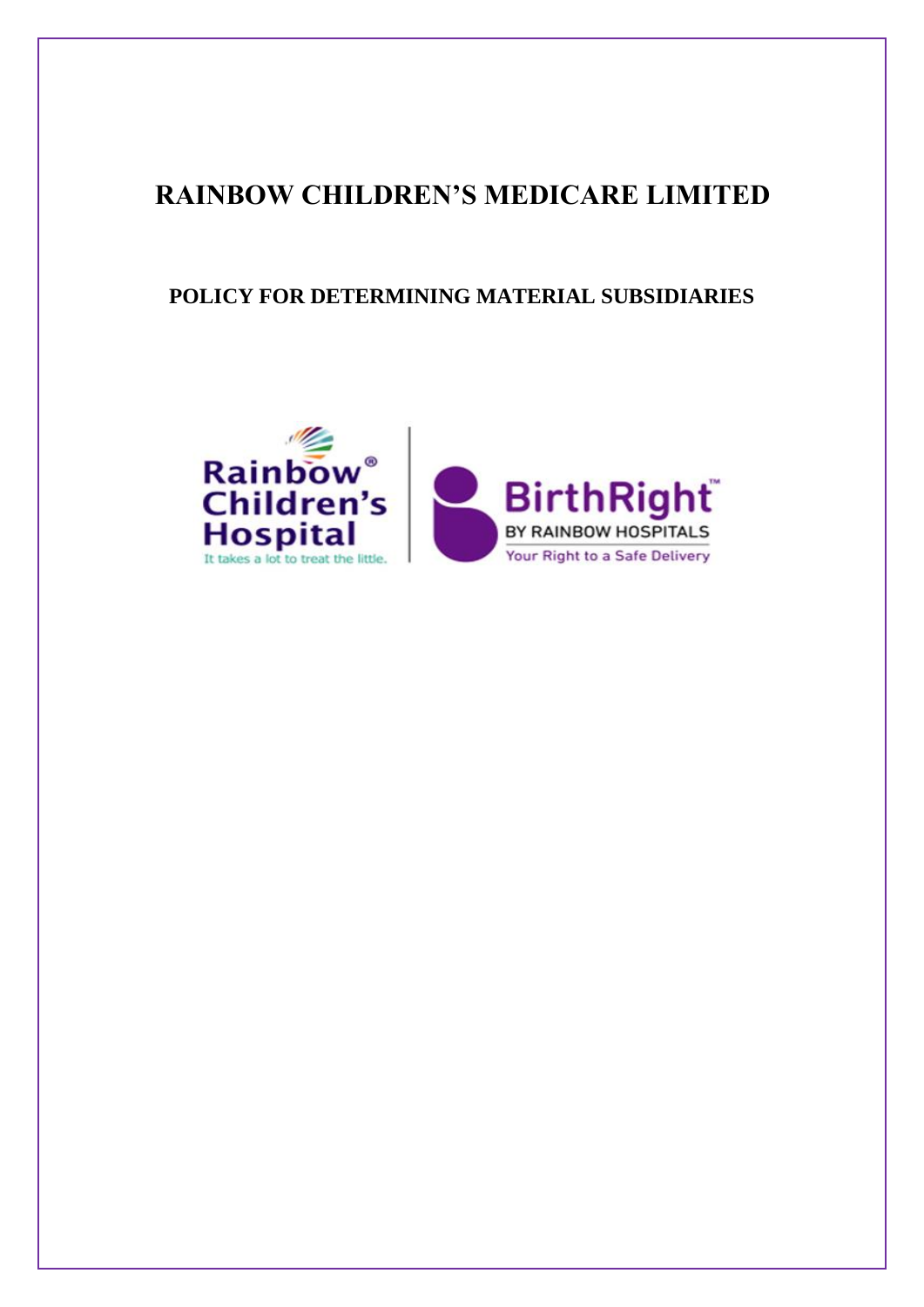

# **POLICY FOR DETERMINING MATERIAL SUBSIDIARIES**

# **1. Introduction**

Pursuant to Securities and Exchange Board of India (Listing Obligations and Disclosure Requirements) Regulations, 2015 ("Regulations") the Board of Directors ("Board") of Rainbow Children's Medicare Limited ("RCML" or the "Company") has adopted the following policy with respect to the determination of Material Subsidiaries.

# **2. Policy Objective**

The objective of this policy is to lay down criteria for identification and dealing with Material Subsidiaries and to formulate a governance framework for subsidiaries of the Company.

# **3. Definitions**

- i. "Act" means Companies Act, 2013.
- ii. "Audit Committee" means "Audit Committee" constituted by the Board of Directors of the Company from time to time under the provisions of the Companies Act 2013 and the SEBI (Listing Obligations and Disclosure Requirements) Regulations 2015.
- iii. "Board of Directors" or "Board" means the "Board of Directors" of Rainbow Children's Medicare Limited, as constituted from time to time.
- iv. "Company" means Rainbow Children's Medicare Limited.
- v. "Independent Director" means a Director of the Company, not being a Managing or Whole-Time Director or a Nominee Director and who is neither a Promoter nor belongs to the Promoter Group of the Company and who satisfies the criteria of independence as prescribed under the provisions of the Companies Act 2013 (including the rules prescribed thereunder) and the SEBI (Listing Obligations and Disclosure Requirements) Regulations 2015 (including any statutory modification(s) or reenactments thereof for the time being in force).
- vi. "Material Subsidiary" It shall mean a subsidiary whose income or net worth exceeds 10% of the consolidated income or net worth respectively of the listed entity  $\&$  its subsidiaries in the immediately preceding accounting year.
- vii. "Unlisted Subsidiary" shall mean a subsidiary not listed on the recognized Stock Exchanges.
- viii. "Policy" means this Policy, as amended from time to time.
- ix. "Significant Transaction or Arrangement" shall mean any individual transaction or arrangement that exceeds or is likely to exceed 10% of the total revenues or total expenses or total assets or total liabilities, as the case may be, of the unlisted subsidiary for the immediately preceding accounting year.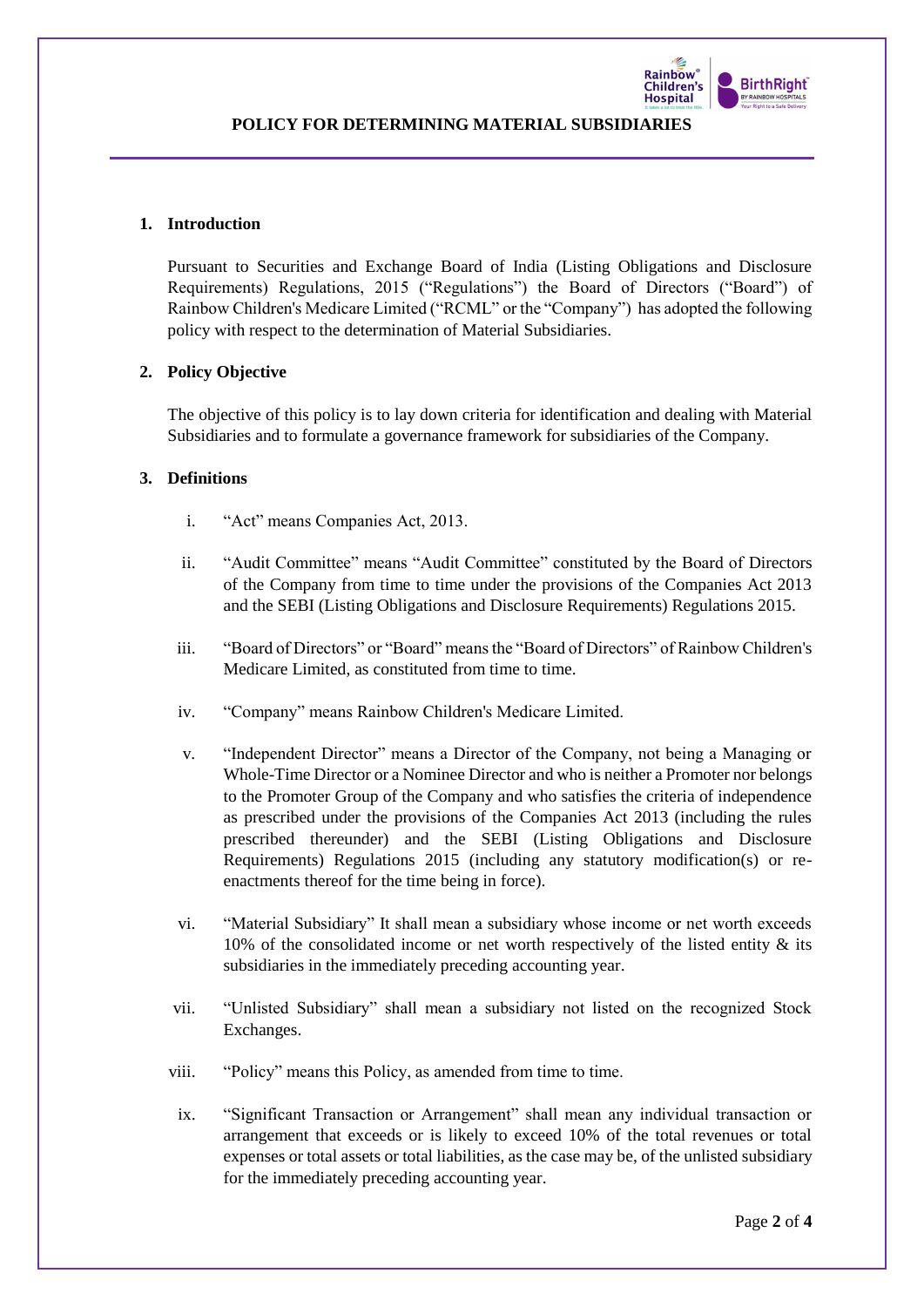

**POLICY FOR DETERMINING MATERIAL SUBSIDIARIES**

x. "Subsidiary" shall mean a subsidiary as defined under the Act and the rules made thereunder.

# **4. PROVISION WITH REGARD TO UNLISTED SUBSIDIARY COMPANIES**

- a. The Audit Committee of the Company shall, periodically, review the financial statements, in particular, the investments made by the unlisted subsidiary companies.
- b. The minutes of the Board meetings of the unlisted subsidiary companies shall, periodically, be placed at the Board meeting of the Company.
- c. The management should periodically bring to the attention of the Board of Directors of the Company, a statement of all significant transactions and arrangements entered into by the unlisted subsidiary company.

# **5. PROVISIONS WITH REGARD TO MATERIAL SUBSIDIARY COMPANIES**

a. At least one independent director on the Board of Directors of the listed entity shall be a director on the Board of Directors of an unlisted material subsidiary, whether incorporated in India or not.

Notwithstanding anything contained in this Policy, for the purpose of above, the term "Material Subsidiary" shall mean a subsidiary, whose income or net worth exceeds 20% of the consolidated income or net worth respectively, of the Company and its Subsidiaries in the immediately preceding accounting year.

- b. The Audit Committee shall on an annual basis review the list of all subsidiary companies of the Company for determining/considering their materiality, as defined herein, and make suitable recommendations.
- c. The Company shall not dispose of shares in its material subsidiary which would reduce its shareholding (either on its own or together with other subsidiaries) to less than or equal to 50% or cease the exercise of control over the subsidiary without passing a special resolution in its General Meeting except in cases where such divestment is made under a scheme of arrangement duly approved by a Court / Tribunal, or under a resolution plan duly approved under section 31 of the Insolvency Code and such an event is disclosed to the recognized stock exchanges within one day of the resolution plan being approved;
- d. The Company shall not sell, dispose and lease of assets amounting to more than 20% of the assets of the material subsidiary on an aggregate basis during a financial year without passing special resolution in its General Meeting unless the sale/disposal/lease is made under a scheme of arrangement duly approved by a Court / Tribunal, or under a resolution plan duly approved under section 31 of the Insolvency Code and such an event is disclosed to the recognized stock exchanges within one day of the resolution plan being approved.